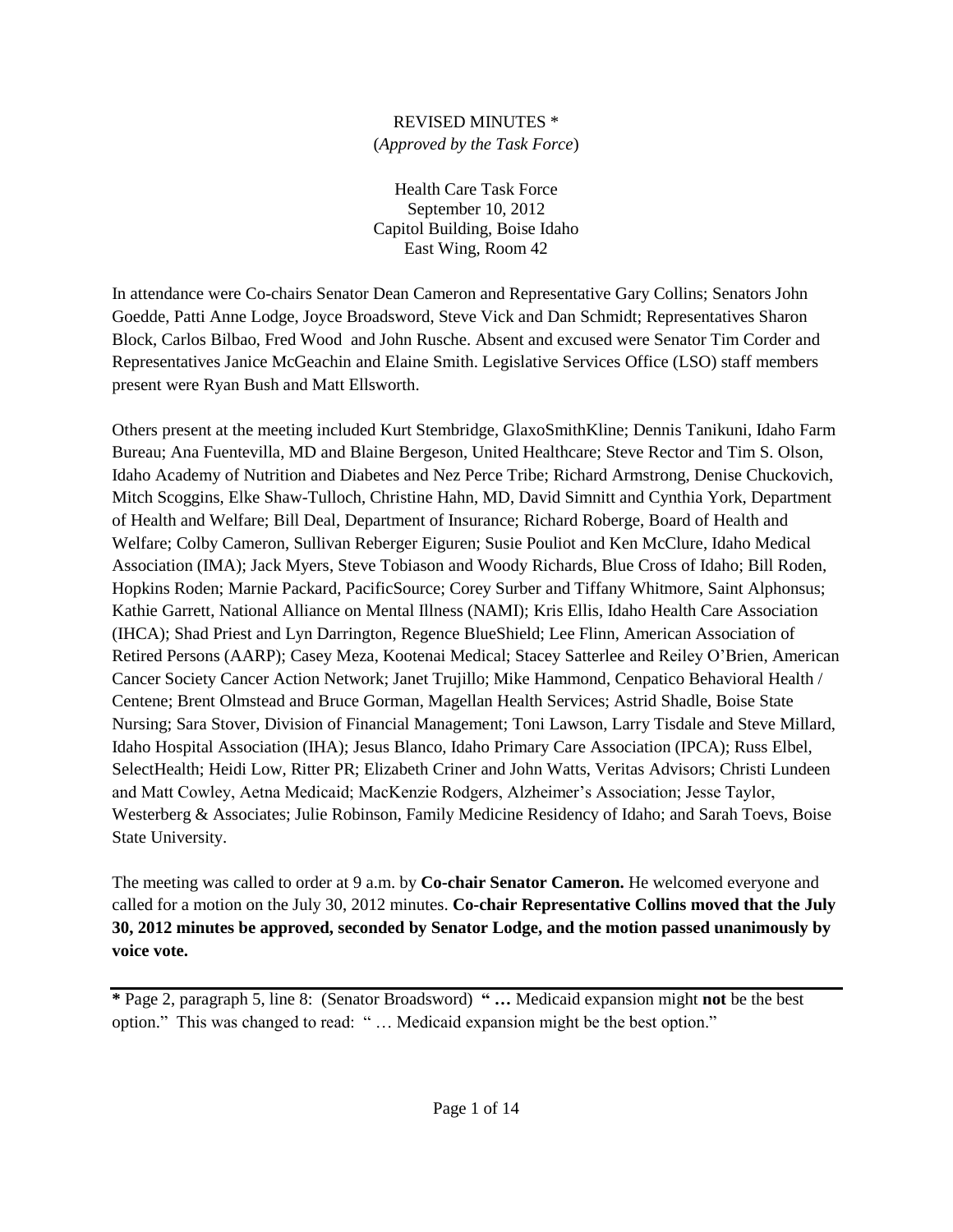**Director Richard Armstrong**, Department of Health and Welfare (DHW), was the first presenter. **Director Armstrong** updated the task force on the Governor's working group on Medicaid expansion under the Patient Protection and Affordable Care Act (PPACA) and stated that the working group will meet again on September 27. In the meantime, they are doing additional study on the Medicaid expansion population. One problem that DHW is having is that the federal government has not given final guidance on the modified adjusted gross income (MAGI) calculation. This causes problems in narrowing expansion numbers. DHW will end up using a range of numbers until the rules are known, and the range will be significant. DHW does know that the expansion population is made up of the working poor. Sixty percent of these people are employed, and DHW has a good understanding of this income level which will allow DHW to develop the profile. This information was shared in the Leavitt Partners' final report on the expansion population issued on September 14. **Director Armstrong** stated that this report was very neutral and factual and outlines risk factors. DHW does know that this population has chronic disease greater than normal population. **Director Armstrong** stated that the report gives very good data on the ongoing costs of the expansion population.

**Representative Rusche** asked if it was correct that if Idaho does not choose Medicaid expansion, then it would still have the statutory responsibility to provide indigent care for those below 133% of the poverty guidelines. **Director Armstrong** replied that this was correct and that existing statutes would remain in place regarding indigent care. He further stated that indigent care is not based on household income but is incident based. Someone at 200-300% of federal poverty guideline could be indigent because of high costs.

**Representative Wood** asked if the federal government has given any indication on deadlines or timelines with regard to Medicaid expansion. **Director Armstrong** replied that the only deadlines would be the deadlines for financial support. DHW has to be ready soon because the process must be in place regardless of the exchange.

**Senator Goedde** asked if the lack of clarity from the federal government is affecting the enrollment study. **Director Armstrong** replied that it is not, but the numbers are not as exact as they would like. An estimated expansion population of 100,000 to 125,000 could be 200,000 depending on how the federal government defines eligibility. This is a big difference when calculating cost. **Director Armstrong** stated that the Leavitt study on the expansion population would be available on September 14.

**Senator Broadsword** asked if Idaho decides to opt in or opt out of Medicaid expansion, does it need to apply for a waiver, if it is a long process to opt in later and would it be past the one-year deadline for 100% payback from the federal government. **Director Armstrong** replied that DHW is not planning on using a waiver but that it would be the normal time frames in getting those approved. A waiver would be complex and will depend on the November election. The fastest plan is a state plan amendment and that is what DHW is planning to do. The clock is ticking for financial opportunities, but they need to do what's right for Idaho. **Senator Broadsword** stated that since Idaho is paying for care one way or another through the catastrophic health care plan, the prison system or hospital care, Medicaid expansion might be the best option. **Director Armstrong** stated that they will have a few options. They now know through this Leavitt study where the expenses are. Costs will not go away but they now know how to best manage them.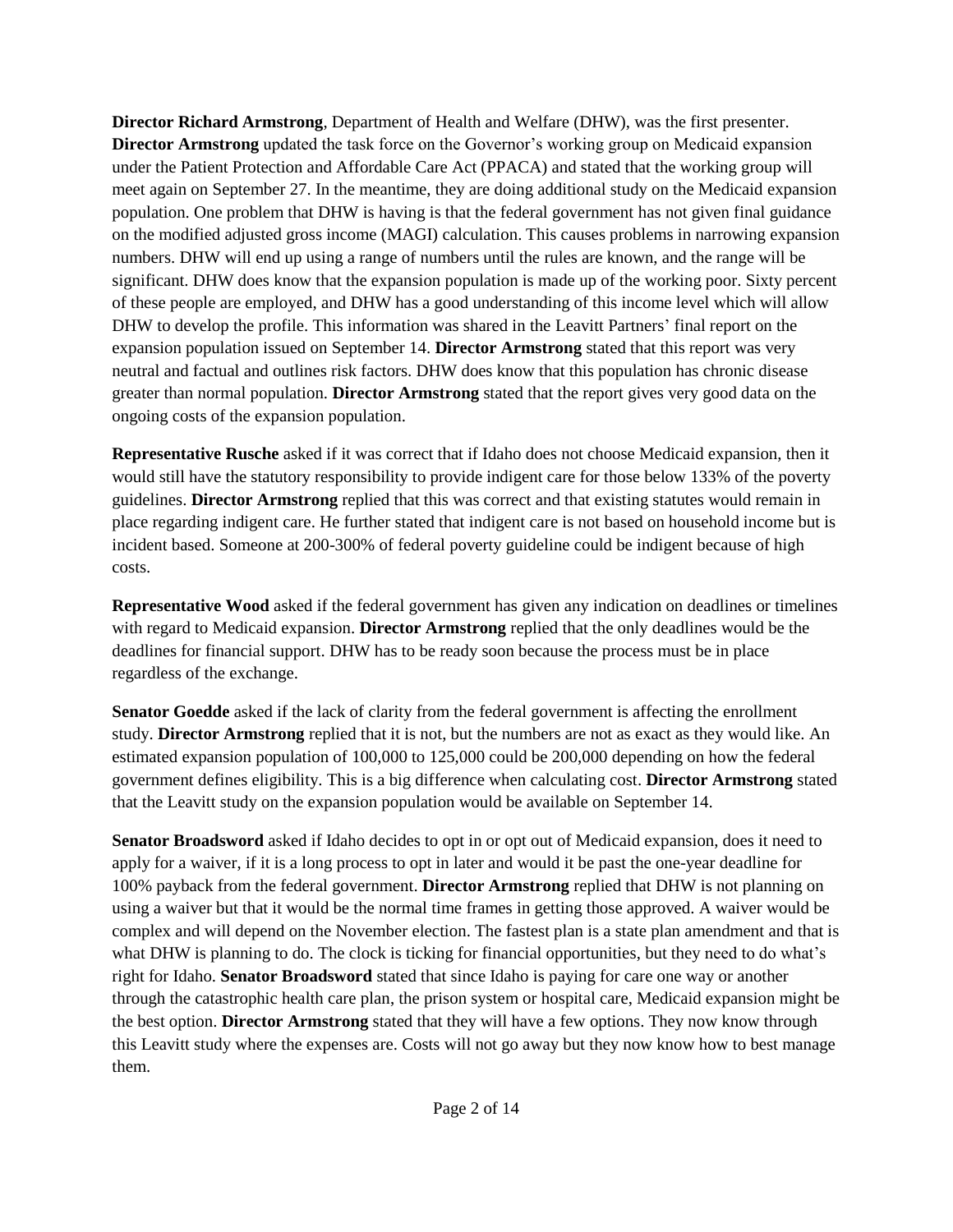**Senator Schmidt** asked if expansion would increase the population for those with disabilities and in nursing homes and if this is being provided for. **Director Armstrong** replied that the current population is for children, pregnant women and those with disabilities. There will be some woodworking from

children coming in with newly eligible parents. Asset tests stay in place for determining the existing population. The expansion population has a different set of rules, and they don't always go well together. It is very complicated, and DHW is trying to account for all pieces of eligibility.

**Senator Cameron** asked if DHW was looking at the long-term costs of Medicaid expansion, 10 or 20 years out, as well as the shorter term. **Director Armstrong** replied that they are trying to forecast into the future, but it is difficult to forecast healthcare inflation rates that far out. The CAT fund shows how difficult this can be, and DHW will be conservative on its forecasts. The federal government will pay 100 percent of the cost for the expanded population for the first three years, phasing that down to 90 percent in six years and thereafter. It is possible that the federal matching rate might fall to 70 percent depending on who is in office. **Senator Cameron** stated his concern that Idaho would look at the short-term savings, and then in 10 or 20 years the Legislature will be trying to figure out how to pay for this. **Director Armstrong** stated that the anticipated savings needed to actually happen as well.

The next presenter was **Director Bill Deal**, Department of Insurance (DOI). **Director Deal** updated the task force on the Governor's working group on a health insurance exchange under the PPACA and stated that Deputy Director Tom Donovan had attended meetings on insurance exchanges conducted by the Center for Consumer Information and Insurance Oversight (CCIIO) which is part of the Department of Health and Human Services (HHS). **Director Deal** stated that there was not much new information in these meetings since DOI is still waiting for rules from the federal government. CCIIO recommended that states implement state-based exchanges and that states should regulate different items such as the addition of coverage for pre-existing conditions and the waiver of annual and lifetime benefits. The message from CCIIO was that if a state does not have this authority, then legislation would be necessary. **Director Deal** stated that essential benefit benchmarks are due on September 30 and must be supplied to CCIIO. However, a rule on this will not be forthcoming until November. DOI has enough info to provide the benchmarks for essential benefits. However, these essential benefits are not etched in stone and can be changed.

**Director Deal** then discussed the first meeting of the working group on an insurance exchange that was held on August 2. The group is trying to do what is best for Idaho's citizens. The meeting was an overview of the PPACA, requirements for an exchange, critical dates, the charge to the working group and questions to be answered for the Governor. In the working group's meeting on August 29, the group heard from Michael Cannon from the Cato Institute, Sean Riley from ALEC and Jack Rovner from Health Law Consultancy. The group got reports on some of the questions to be addressed, and DOI contracted with a group of experts to provide cost analysis. This report will be available at the working group's meeting in October. **Director Deal** discussed the agenda for the meeting on September 11. Idaho has been working with representatives from Colorado and Nevada on a fast way to move if they decide on a state exchange. Representatives from Colorado, Nevada and from CCIIO were scheduled to speak. **Director Deal** stated that the big project for the states is to provide a blueprint for approval for a state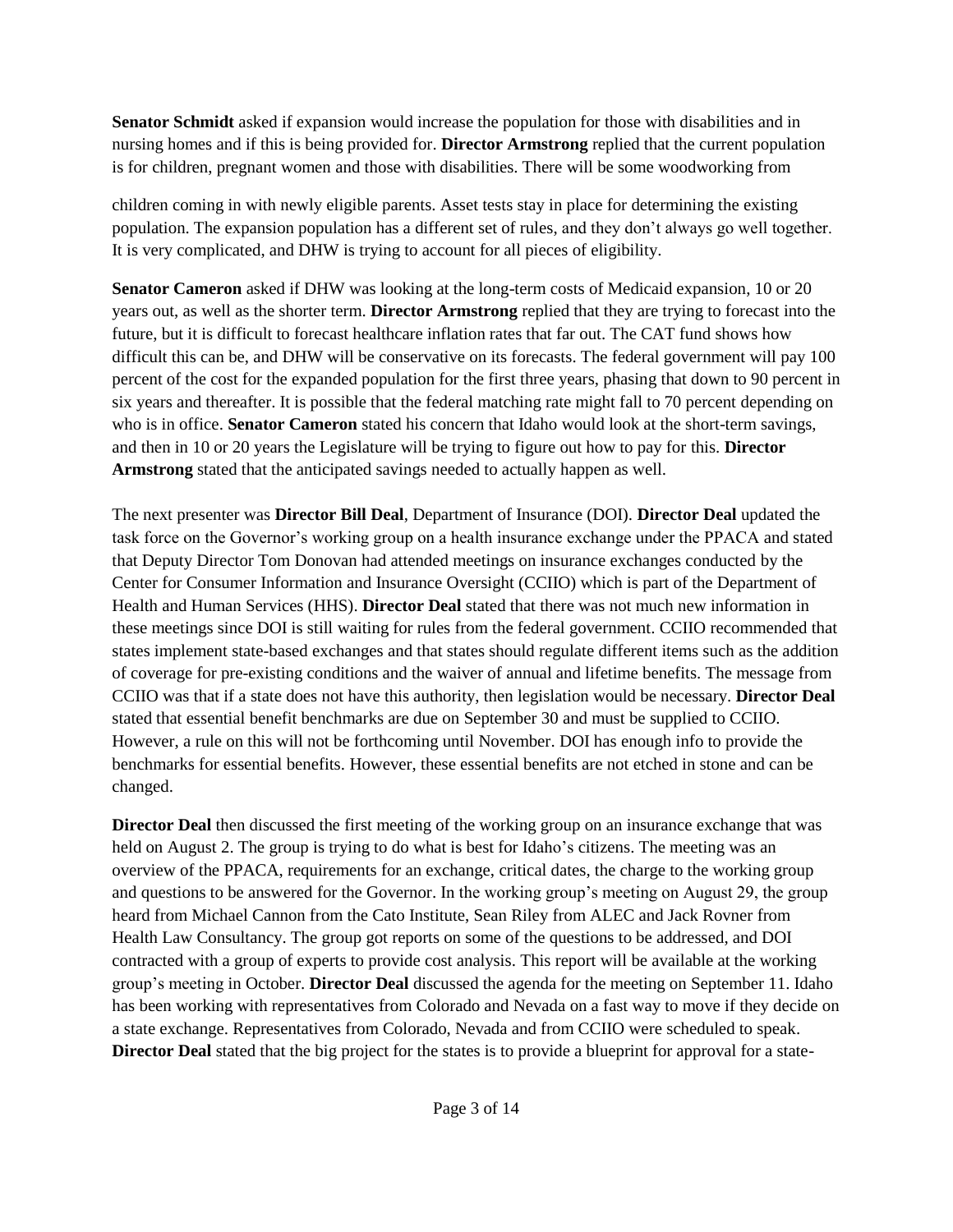based or partnership exchange. Answers to questions posed by CCIIO must be provided to CCIIO by November 16, but this is unlikely to happen since the Governor and Legislature must act first.

**Senator Goedde** asked if there was any room in the PPACA for something other than a state or federal exchange such as a private solution. **Director Deal** answered that an accredited exchange must conform to the PPACA and that a hybrid exchange would likely not meet these requirements. **Director Deal** mentioned that in the last meeting of the task force there was discussion of Utah's exchange. It was his understanding that Utah's hybrid exchange may not work. **Senator Goedde** then asked if it was accurate that Idaho had some of the least expensive health insurance rates in the country. **Director Deal** replied that this was accurate and that Kaiser and the IRS were sources for this information. **Senator Goedde** asked how many insurance companies are licensed to sell insurance in Idaho. **Director Deal** answered that there are 782 but only about 192 pay a premium tax to the state.

**Senator Vick** asked how much flexibility there would be in a state versus a federal exchange. **Director Deal** stated that the state would have some latitude in a state-based exchange such as how Idaho producers do business with an exchange; the role of navigators and how they are compensated; and DOI's regulatory authority over insurance companies and their rates, policy provisions, etc. Idaho would also have flexibility in consumer services and outreach. **Senator Vick** asked if Idaho chooses a federal exchange, would it lose the ability to regulate insurance companies in Idaho. **Director Deal** answered that DOI would pretty much lose that authority in a federal exchange. **Senator Vick** then asked when essential benefits are decided, if there will be flexibility to go less strict or only more strict. **Director Deal** replied that states can decide the essential benefits with 10 categories that must be covered. Idaho will likely take a group plan with the highest participation in Idaho and use these coverages to recommend what would be essential benefits. **Senator Vick** asked about instances of requiring coverage for birth control. **Director Deal** answered that HHS has given institutions like universities and hospitals with religious belief the ability to ask for a waiver. **Senator Vick** asked if it was correct that these waivers would be granted by the federal government and not by Idaho. **Director Deal** stated that this was correct.

**Senator Cameron** stated that if Idaho sets up an exchange, it should set up an exchange how it wants and make the federal government argue why it should have certain components. This would allow for a public discourse on what Idaho disagrees with and why it doesn't qualify. **Senator Cameron** stated that there has been some indication of federal flexibility if Idaho goes this route with a state exchange. This is a third option of a state exchange that is best for Idaho and makes the federal government argue why it does not qualify. **Director Deal** stated that Idaho needs to get to a state exchange first and build in essential benefits. **Senator Cameron** stated as an example that under a federal exchange people have to give certain proprietary information about themselves which does not seem pertinent. If Idaho chooses a state exchange, Idaho should let the federal government argue why this information is required.

**Senator Schmidt** asked about essential benefits being based on the most common policy sold and if this could change over time from one package to another. **Director Deal** answered that he believed so. There is some authority in the rules for states to change position and remodel coverages to fit the needs of citizens.

**Representative Rusche** expressed concern with the timeline for an insurance exchange and stated that the working groups are being diligent but that there is not much time for a blueprint. **Representative**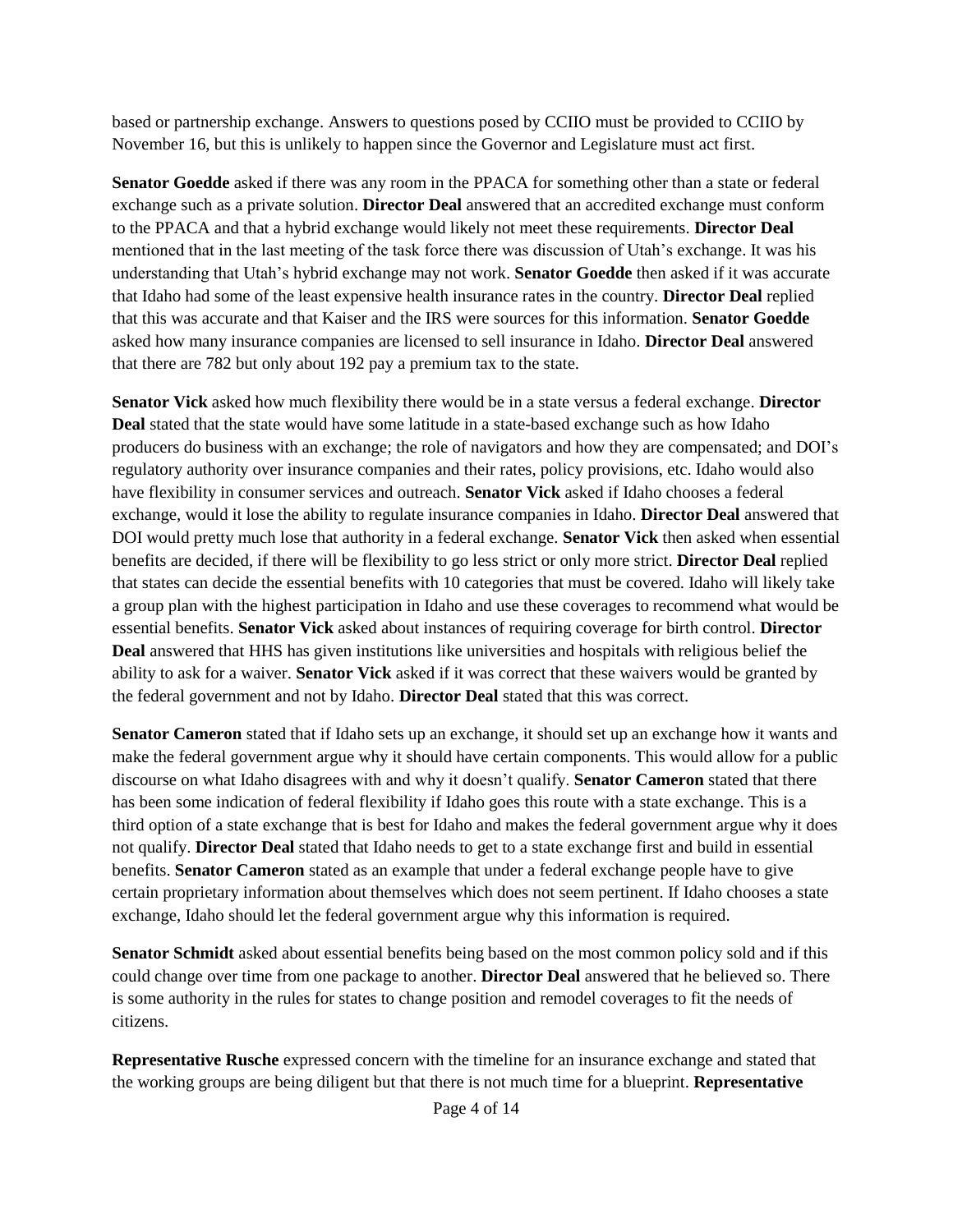**Rusche** asked Director Deal to discuss the timeline for an exchange, from the working group's recommendation to the Governor's decision to the creation of a blueprint. **Director Deal** stated that he should know more after the September 11 working group meeting. Some states are meeting benchmarks and are going to discuss how they met the timelines in this meeting. If Idaho could participate with some infrastructure already in place and potentially borrow from other states' technology, this would help Idaho meet the deadlines. The critical dates for an insurance exchange are as follows:

- November 16, 2012 the declaration of the type of exchange must be made to HHS;
- January 1, 2013 if Idaho chooses a state-based exchange, its plan must be certified by HHS;
- October 1, 2013 initial individual open enrollment in an exchange would begin; and
- January 1,  $2014 if$  Idaho chooses a state-based exchange, it must be fully operational.
- The next applications for federal grants are due on November 15, 2012, and February, 15, 2013.

**Director Deal** stated that it was his belief that if Idaho has a plan that could meet the benchmarks and be ready by 2014, then that might work and buy Idaho some time. **Director Deal** stated that he is concerned with the time frame in assembling a board to craft legislation for a state-based exchange and in establishing governance of an exchange.

The next presenters were **Casey Meza** of Kootenai Health and **Tiffany Whitmore** of Saint Alphonsus Health System. **Ms. Meza** and **Ms. Whitmore** provided the task force with an overview of a TeleMedicine program in Idaho. Their PowerPoint presentation can be found on LSO's website at: [http://www.legislature.idaho.gov/sessioninfo/2012/interim/healthcare0910\\_whitmore\\_meza.pdf](http://www.legislature.idaho.gov/sessioninfo/2012/interim/healthcare0910_whitmore_meza.pdf)

**Ms. Meza** gave the task force an overview of TeleMedicine and why it is important in a rural state like Idaho to use communication technology to provide specialty services for patients in remote areas. **Ms. Whitmore** discussed the origins of the TeleMedicine program and gave an overview of services offered, discussed the growth of the program and the cost savings from serving patients at home. **Ms. Meza** then discussed specific programs such as TelePsychiatry and TeleHospitalist services and gave examples of how these services saved costs. The TeleHospitalist services allow family practice providers to get second opinions on those that are elderly or have multiple issues, retain patients in their communities and avoid duplication of tests. **Ms. Whitmore** then discussed the Emergency Specialist Program where subspecialist physicians provide consultations in emergency situations using TeleMedicine so that patients can get care in community hospitals. **Ms. Whitmore** also discussed the TeleBurn service in partnership with the University of Utah and TeleStroke services. **Ms. Meza** then addressed the future vision of the TeleMedicine program.

**Representative Rusche** asked about the telecommunications infrastructure and the grant to Region 2 mental health for TelePsychiatry. **Ms. Meza** replied that they have had struggles with infrastructure but are adding capacity. Technology such as videoconferencing is advancing and becoming seamless. As for Region 2 services, they are working with the same equipment. **Ms. Meza** stated that she is trying to initialize this work and connect more resources through the technology that Region 2 was able to acquire.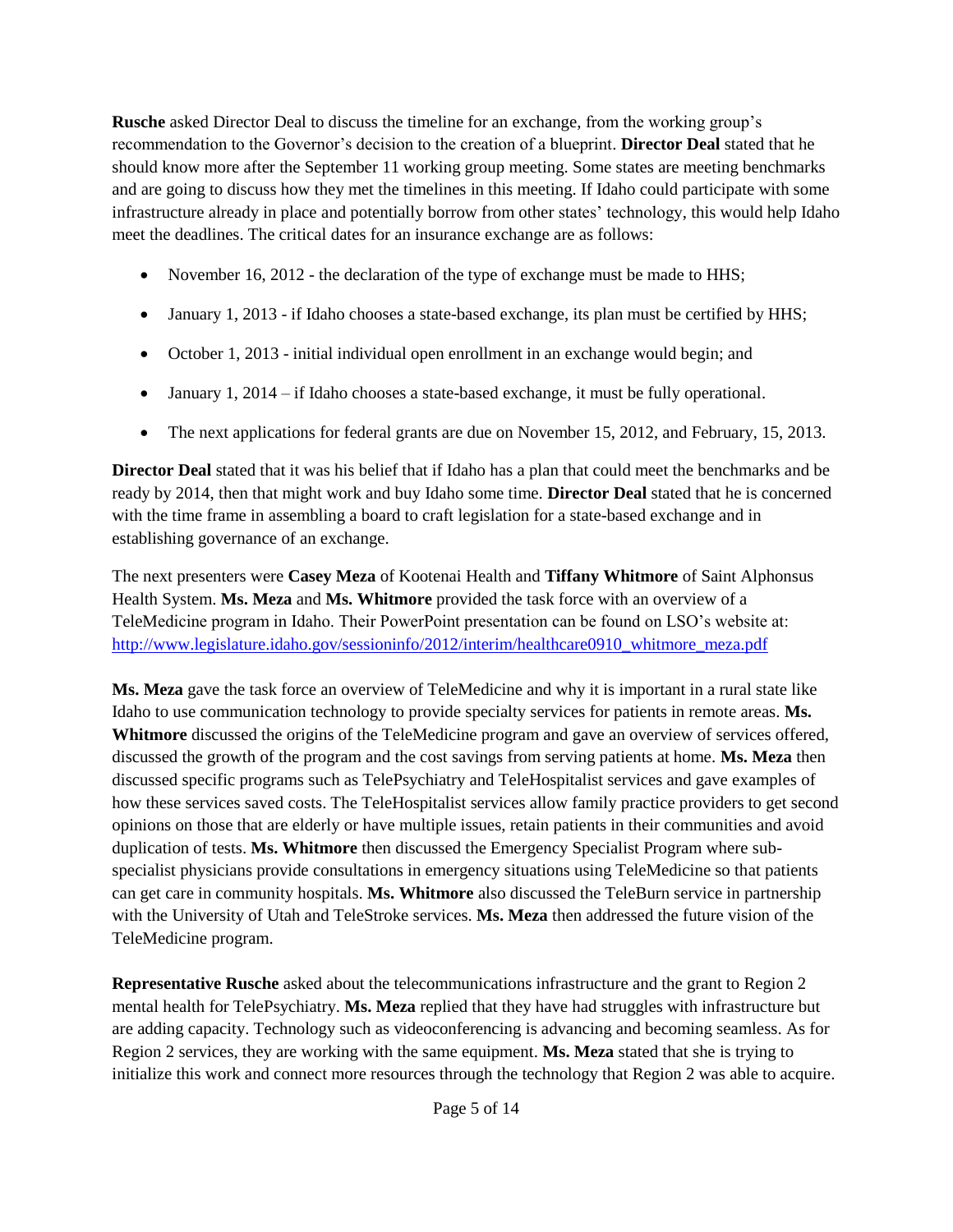They are looking to bring adult and child services into the Moscow and Lewiston areas. **Ms. Meza** stated that TeleMedicine brings people together who understand the needs of a community and keeps specialists excited about bringing care to those who need it most while allowing primary care physicians to care for their patients. The Region 2 money has been used well, and they are talking with Moscow about bringing in neurology services.

**Senator Broadsword** discussed the shortage of providers in Northern Idaho, particularly in the psychiatric area, and asked if local doctors sit in on TeleMedicine appointments and personally interact. **Ms. Meza** replied there need to be physician champions in rural settings. Staff in a rural setting also needs to be involved because they know the people and families, and patients have different preferences. Their model is to have appointments in clinics where the primary care doctor is located so that there is always access to primary care providers if they need to step in. **Senator Broadsword** then asked if a patient's medical records are linked between practices so that the local doctor has information such as new medicine prescribed. **Ms. Meza** replied that they use a consultative mode and that the primary care physician is in control of care and the specialist is a consultant. **Ms. Seibert** stated that immediately after an appointment, documents and notes are faxed to the primary care physician, and they have access to a dictation system to know what was discussed.

**Representative Collins** asked how the TeleMedicine program is funded and how reimbursements are handled. **Ms. Seibert** answered that the program relied on grant funding initially. One reason that they are pursuing multiple applications in TeleMedicine is so that multiple organizations can share costs. They have had reimbursement challenges since not all payors pay. For TelePsychiatry, there is reimbursement and partner hospitals pay for a block of psychiatry time. For TeleStroke they do not charge network hospitals. For other services, there are flat fees and offsets for paying for a portion of technology through keeping patients in a local community. **Representative Collins** asked if the grants were government grants and asked if the reimbursements not being paid were by insurance companies. **Ms. Meza** replied that because Idaho is rural, Medicare pays for TeleMedicine so long as it is medically necessary. Most commercial payors are now paying for services. Medicaid only pays for adult and child psychiatric services. **Ms. Meza** stated that Idaho cannot afford to not have TeleMedicine because it gives patients easier access to specialists. Regular providers are also able to see a multitude of patients, and since it is a cost-based reimbursed critical access hospital, technology is an allowable expense. **Ms. Meza** stated that TeleMedicine is saving dollars by keeping patients in the community.

**Representative Rusche** stated that TeleMedicine is important but it does not help with physician capacity. Shortage of practitioners is still a problem, especially the shortage of psychiatric physicians.

The next presenters were **Dr. Christine Hahn**, State Epidemiologist of DHW, and **Jack Myers**, Chair, Immunization Assessment Board. **Dr. Hahn** and **Mr. Myers** gave updates on the Idaho Immunization Program and Immunization Assessments. Their presentations can be found on LSO's website at: [http://www.legislature.idaho.gov/sessioninfo/2012/interim/healthcare0910\\_hahn.pdf](http://www.legislature.idaho.gov/sessioninfo/2012/interim/healthcare0910_hahn.pdf) [http://www.legislature.idaho.gov/sessioninfo/2012/interim/healthcare0910\\_myers\\_immunizations.pdf](http://www.legislature.idaho.gov/sessioninfo/2012/interim/healthcare0910_myers_immunizations.pdf)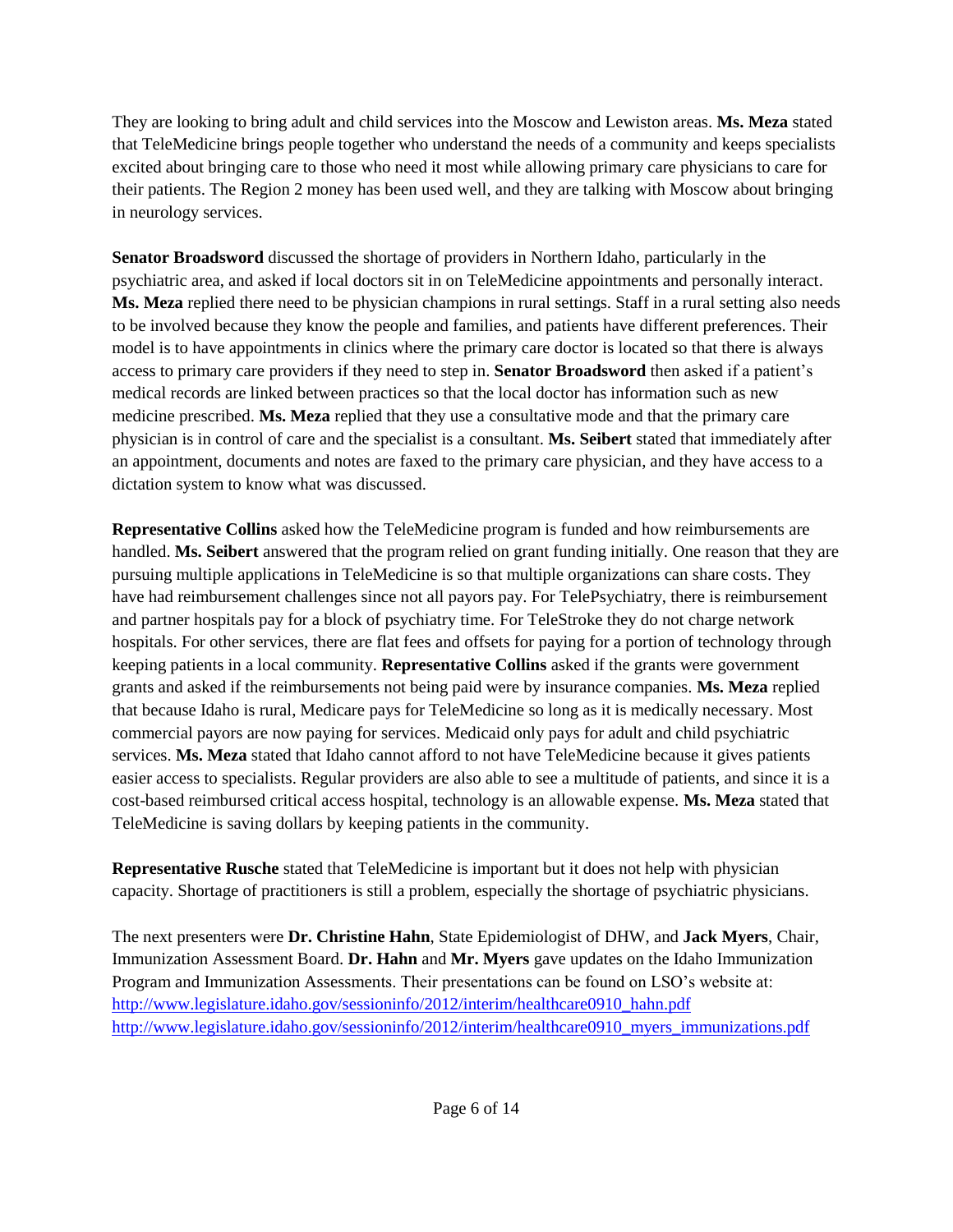**Dr. Hahn** gave an overview of the functions of the Immunization Program and discussed the recent history of the program in rules and statutes. **Dr. Hahn** also discussed developments in 2012 including a new immunization registry and proposed legislation on the registry. **Dr. Hahn** then discussed the challenges of the rise in cases of pertussis or whooping cough and gave updates on the immunization rates of various diseases and immunization rates for teens. **Dr. Hahn** then discussed how the program purchases vaccines and gave an update on assessment funds.

**Mr. Myers** discussed the intent of the legislation that created the program, House Bill 432 (2010). **Mr. Myers** then discussed rising assessment rates and how the Board is recommending an increased rate of \$79 for fiscal year 2013. He explained that this was because stimulus funds are going away. Also HPV is an expensive vaccine and was introduced for girls. It is now being introduced for boys. The Board will estimate usage for new vaccines and build that into the rate. Also for 2013, physicians will be required to administer influenza vaccines. **Mr. Myers** then discussed how insurance carriers are assessed. Not all carriers have children or an immunization benefit, but all carriers who are assessed are current with payments. **Mr. Myers** then discussed how savings expectations for the program have decreased and that estimation of savings is difficult due to changes in vaccine coverage and the instability of estimation during the initial years of the program. **Mr. Myers** discussed the sunset provision for the program on July 1, 2013. The Board recommends a two-year extension to further evaluate cost savings.

**Senator Cameron** asked if the Board is carrying over funds from year to year and in what amounts. **Mr. Myers** responded that the funds were being carried over. This is one challenge in determining the rate. He believes that they carried over around \$500,000 from last to current fiscal year. This carryover has to be built into the assessment rate. **Senator Cameron** asked about the Board's recommendation in increasing the assessment rate to \$79 and if this was based on an increase in the number of children, an increase in the costs of existing vaccines and on expensive new vaccines and asked how secure the Board is in this number. **Mr. Myers** stated that these were the reasons for the increase. They are assuming about a 3% inflation rate. There are a greater number of children, and the HPV vaccine is a major reason for the increase. Also, the carryover from 2011 to 2012 was more than they will have this year.

**Representative Rusche** stated that the PPACA has vaccine coverage as an essential benefit and asked if this will affect the program. **Representative Rusche** also asked if new vaccines are added, if the mechanism for acquisition through the CDC would still provide a cost/benefit for the policyholders of Idaho. **Dr. Hahn** replied that there is a great deal of uncertainty with the PPACA. This is another reason to extend the sunset provision. Underinsured children not covered for vaccinations will go away as insurance is required.

**Senator Cameron** asked why the Board is recommending a two-year extension in the sunset provision and not longer. **Mr. Myers** replied that one of the larger carriers said that there are no cost savings at all. The Board needs more time to evaluate this information and convince carriers of savings. **Mr. Myers** believes that savings may improve.

The next presenter was **Matt Ellsworth**, Senior Budget and Policy Analyst, LSO. Mr. Ellsworth gave the task force a brief history of managed care in Idaho. His presentation can be found on LSO's website at: [http://www.legislature.idaho.gov/sessioninfo/2012/interim/healthcare0910\\_ellsworth.pdf](http://www.legislature.idaho.gov/sessioninfo/2012/interim/healthcare0910_ellsworth.pdf)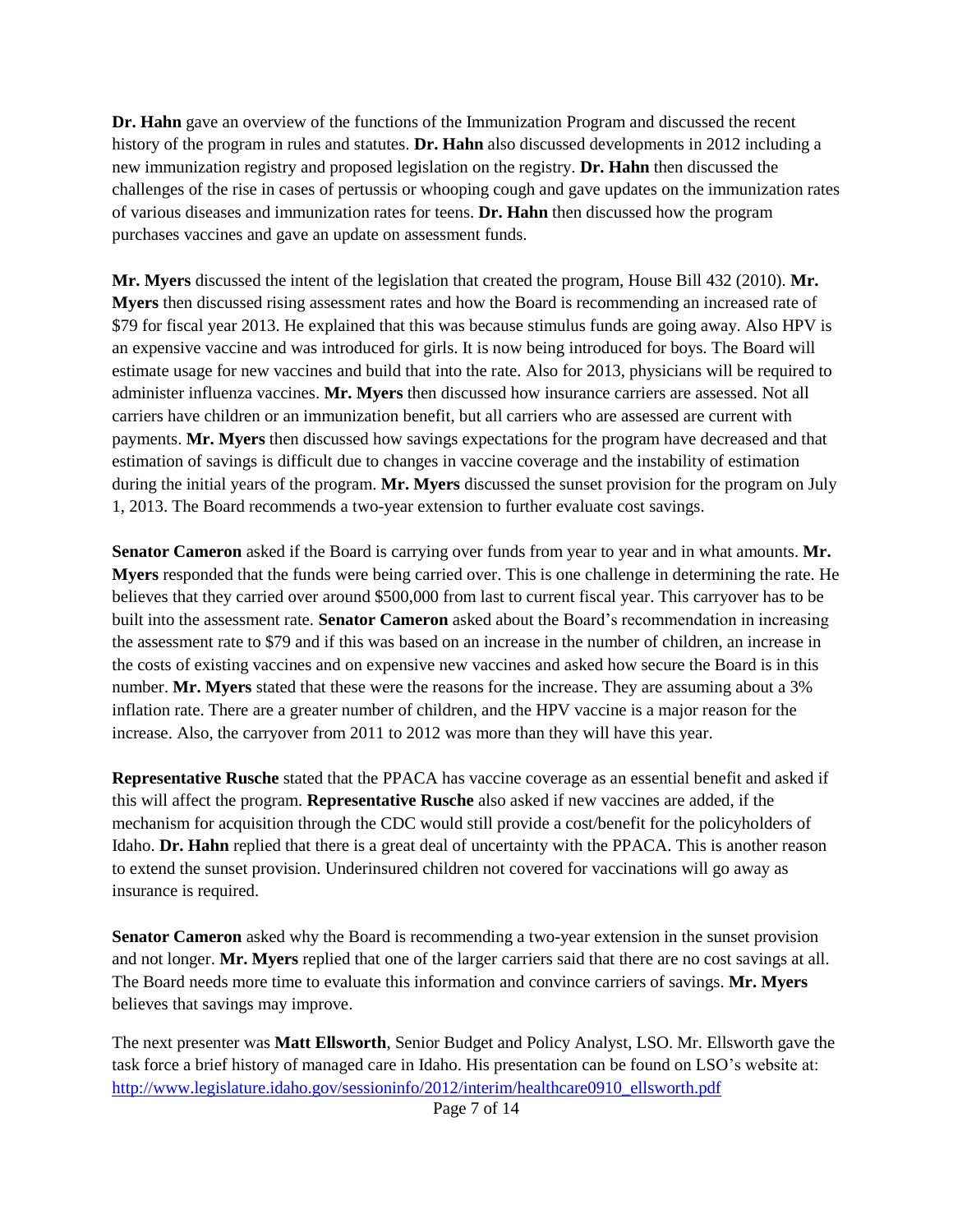**Mr. Ellsworth** described Medicaid managed care, primary care case management (PCCM) and Healthy Connections, Idaho's PCCM program established in 1993. **Mr. Ellsworth** then discussed legislation that expanded managed care in Idaho and how DHW is required to prepare a plan for managed care in Idaho. DHW received \$650,000 for fiscal year 2013 to prepare this plan which is scheduled for completion in June 2013.

The next presenter was **Julia Paradise**, Associate Director, Kaiser Commission on Medicaid and the Uninsured, Kaiser Family Foundation. **Ms. Paradise** gave a nationwide overview of managed care and discussed the North Carolina model of Medicaid managed care (MMC). Her presentation can be found on LSO's website at:

[http://www.legislature.idaho.gov/sessioninfo/2012/interim/healthcare0910\\_paradise.pdf](http://www.legislature.idaho.gov/sessioninfo/2012/interim/healthcare0910_paradise.pdf)

**Ms. Paradise** began by discussing the HHS definitions of managed care and risk-based managed care, the major models of managed care in Medicaid including primary care case management (PCCM) and the statutory authority for managed care. **Ms. Paradise** then discussed states' motivation in adopting managed care, concerns about risk-based managed care and evidence on the impact of Medicaid managed care. **Ms. Paradise** next gave the task force information on how managed care is operated across the states. This included which states operate comprehensive MMC programs, penetration rates, number of enrollees and enrollees in different types of plans. **Ms. Paradise** addressed how states are using quality data to improve MMC performance; initiatives to improve care; the extension of MMC to beneficiaries with complex needs; states that are moving forward with proposals to participate in dual-eligible demos which includes Idaho; and the key issues in managed care such as payment, provider networks and care delivery and beneficiary protection.

**Ms. Paradise**'s presentation then focused on the Community Care of North Carolina (CCNC) enhanced medical home model of MMC which included the fundamentals of CCNC. These fundamentals include the premise that the costs of medical homes will be more than offset by reduced inpatient hospital and ER use as access to primary care, prescription and chronic care management increases. CCNC is comprised of 14 regional, non-profit, physician-directed networks, and nearly all primary care providers participate with per-member-per-month fees paid to the network and providers. CCNC has mechanisms and informatics for managing care and quality improvement. **Ms. Paradise** then discussed CCNC's improved utilization patterns, the evidence on savings under CCNC which are nearly \$1 billion over 4 years and concluded by discussing initiatives underway to enhance CCNC.

**Representative Rusche** stated that the PCCM model varies from state to state and stated that in Idaho there is not much of a requirement for primary care physicians to do much management. **Representative Rusche** asked where North Carolina was before it started this model and if it was in a similar situation to Idaho, and asked if North Carolina is focused on high-cost individuals where the greatest impact would be felt. **Ms. Paradise** replied that CCNC began to be compiled in 1998, but she was not sure what it looked like before 1998. Programs do vary from state to state as far as expectations on primary care providers. Thirty-nine states have some medical home programs in various stages. **Ms. Paradise** stated that she would provide more information to Representative Rusche on per-member-per-month fees.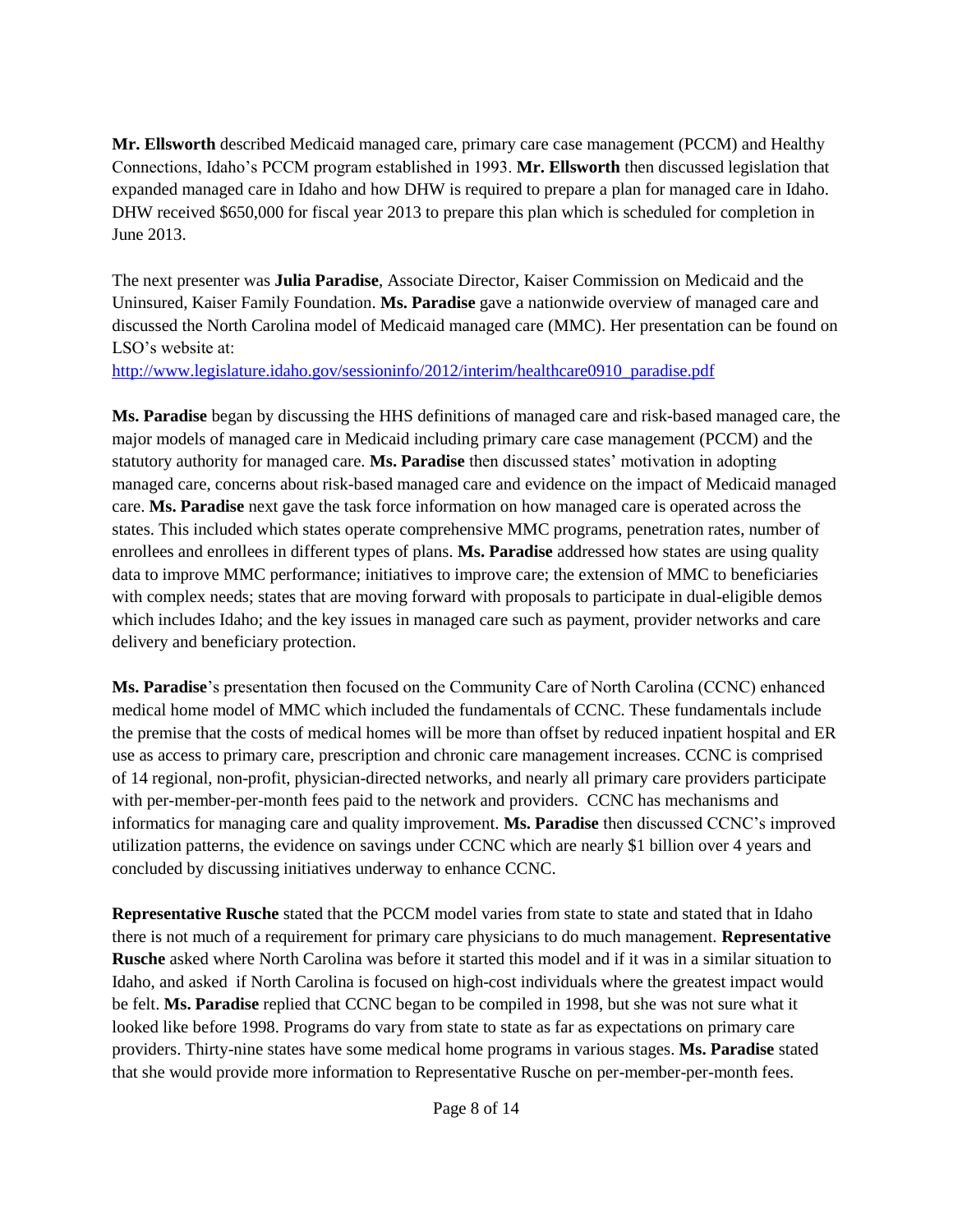The task force recessed for lunch at 11:50 a.m. and reconvened at 1:15 p.m.

The next presenters were **Susie Pouliot**, Idaho Medical Association (IMA), **Larry Tisdale**, Idaho Hospital Association (IHA), and **Kris Ellis**, Idaho Health Care Association (IHCA). They participated in a panel discussion on what providers would like to see in a Medicaid managed care system in Idaho. Ms. Ellis' PowerPoint presentation can be found on LSO's website at: [http://www.legislature.idaho.gov/sessioninfo/2012/interim/healthcare0910\\_paradise.pdf](http://www.legislature.idaho.gov/sessioninfo/2012/interim/healthcare0910_paradise.pdf)

**Ms. Pouliot** stated that IMA physicians support integrated, coordinated, patient-centered care but dislike the term managed care. They prefer community care networks or coordinated care. **Ms. Pouliot** stated that coordinated care can provide better health outcomes, especially for those with chronic diseases. This can be achieved by building on the patient-centered medical home (PCMH) model. Benefits of PCMH include better coordination and follow-up, integration of care and consistent quality measures. **Ms. Pouliot** stated that a drawback of the old model of managed care was top-down directives from managed care organizations (MCOs) that were focused on cost management rather than care management. **Ms. Pouliot** stated that practice-based care managers and care coordinators as well as a robust health data system are important in a PCMH model. **Ms. Pouliot** then discussed the Community Care of North Carolina (CCNC) enhanced medical home model and stated that this model has meaningful applicability in Idaho. This model would provide community-based and coordinated care with an emphasis on wellness and preventative care. Patients would have access to appropriate care and information, providers would have clear accountability for total care of patients, and members of the system would be continuously innovating.

**Mr. Tisdale** first addressed the benefits and drawbacks of managed care programs and stated that there are no drawbacks to managed care programs if done properly by managing patient health and not access to care. **Mr. Tisdale** stated that even when done properly, financial benefits of managed care can be lost due to increased overhead and that insurance companies can have disparate treatment of disease management programs making it difficult on physician offices. **Mr. Tisdale** then discussed what provisions are important in managed care and stated that health improvement and disease management programs, a strong data environment to predict risks and outcomes, and accountability that improves efficiency and rewards improved health outcomes are important.

**Mr. Tisdale** next discussed the models of managed care that work best and those that should be avoided. He stated that the IHA favored a patient-centered model and was not in favor of insurance-based MCO models because other states have had mixed results with this model. **Mr. Tisdale** stated that the North Carolina model was a mature and proven model but was not the entire answer for Idaho. This model has standardized disease management protocols, created a data infrastructure, linked medical homes into community-based networks and saved North Carolina over \$1 billion over a traditional Medicaid program. **Mr. Tisdale** stated that he does not want to duplicate the North Carolina model but adapt it for Idaho. This would include leveraging reimbursement and incentive programs and using the Idaho Health Data Exchange. **Mr. Tisdale** stated that Idaho should avoid implementing the next outdated model and can skip a full generation of modeling because of current technology. **Mr. Tisdale** expressed that the Center for Medicare and Medicaid Innovation (CMMI) has allowed states to be testing grounds for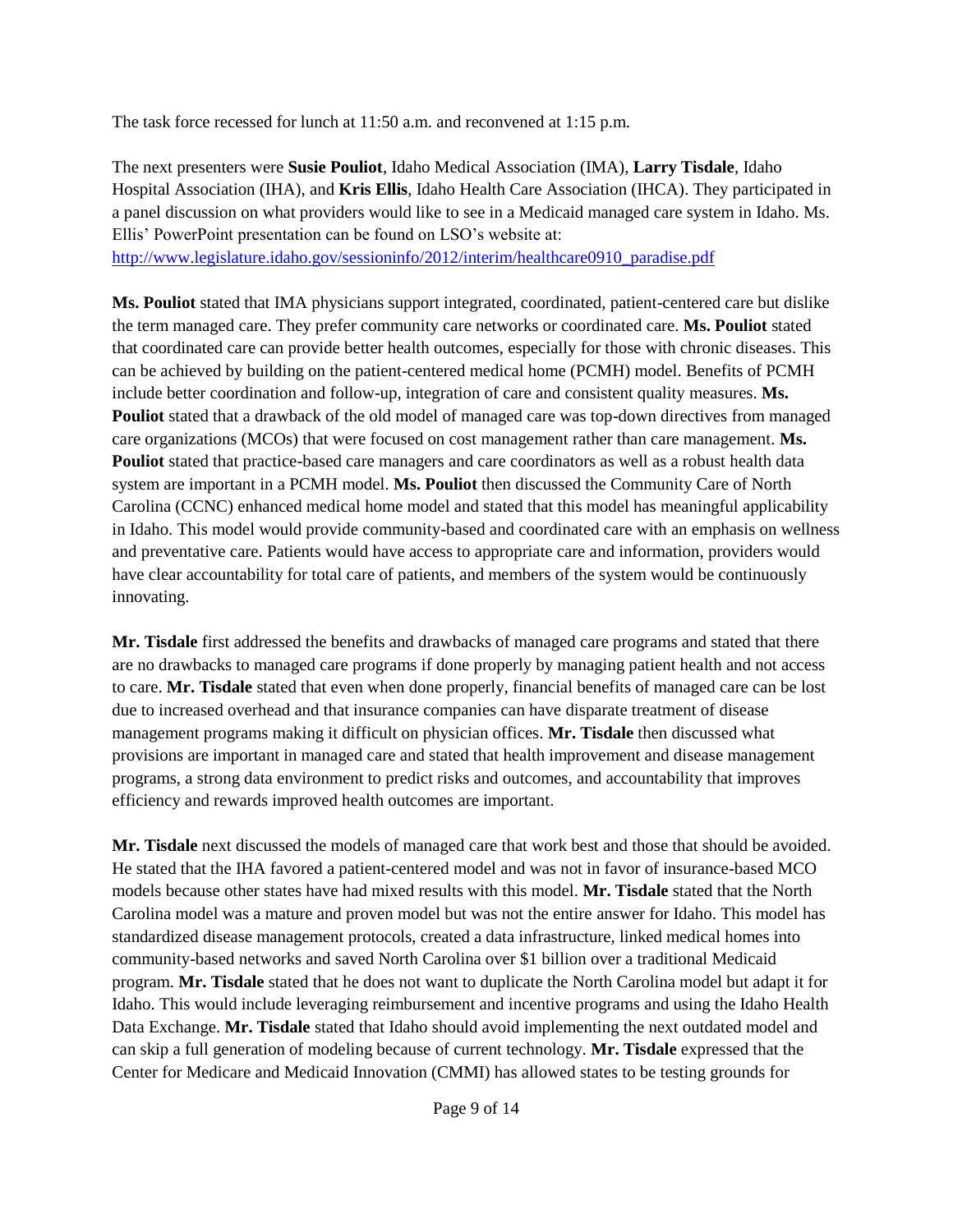innovation and that there is a grant to expand on an integrated health care delivery system for multiple payers. IHA would like to see all payers have consistent disease management protocols, and they will be reaching out to providers and insurance companies. **Mr. Tisdale** stated that one insurance company had joined in that effort.

**Ms. Ellis** discussed how today's nursing homes and assisted living facilities relate to managed care and how access to care is critical in a managed care system. **Ms. Ellis** then discussed how the rural nature of Idaho presents unique challenges and how savings for managed care are measured especially when high overhead costs are considered. **Ms. Ellis** stated that savings could be realized through the medical home model with integrated care management, disease management and education of preventative services and healthy behaviors. **Ms. Ellis** then discussed incentives to reduce both Medicaid and Medicare costs in long-term care which would include reducing the time for required hospitalization. **Ms. Ellis** expressed that providers are concerned about payment delays and confusion associated with potentially new billing systems. **Ms. Ellis** stated that the IHCA is in support of a physician-led model of care similar to North Carolina's. **Ms. Ellis** stated that providers in managed care should not be subjected to duplicative surveys by multiple MCOs and DHW, and she concluded by stating that the IHCA supports innovative, efficient models of care that are receptive to specialty programs, allow patients to reside in assisted living and reduce required hospitalization.

**Representative Rusche** asked about reconciling medical management success and the fee for service model. **Mr. Tisdale** answered that they are there to treat patients that are sick, not hope that they get sick. Hospitals are capital intensive as far as providers go and they do not make money on Medicaid patients. They need to figure out how to keep an aging demographic out of hospital beds, and they do not want more hospital beds once this population works through the system. Everyone understands that the current delivery system is unsustainable. Half of physicians work for hospitals, and nearly 80% of nursing students are looking for jobs after graduation, so they are invested in the entire process.

**Representative Rusche** expressed concern about consolidation in the provider community and what this means for negotiation and independent practice and asked if a managed care model protects against consolidation or if more regulation like a utility will be required. **Mr. Tisdale** replied that Idaho is in a unique place because this is a small, urban place. With 2 hospitals, someone will have 50% of the business and be subject to scrutiny. Hospitals are pursuing managed care for a better delivery system and they will live up to the scrutiny. **Mr. Tisdale** stated that he does not see healthcare as a utility. Hospitals will compete for business through their centers of excellence and their outcomes.

**Representative Wood** asked about what information that the IHA has on a true accountable care organization where all providers banded together to form a network to care for a defined population and if there are any examples of states or regions that have done this. **Representative Wood** stated that Idaho should not repeat mistakes of the last 15 years of other states. **Mr. Tisdale** replied that those systems are premature but are developing. They are looking for a solution for Idaho. North Carolina has many strong attributes but is not the entire answer. Hospitals in North Carolina are part of networks and the coordination of care includes hospitals and primary care physicians. One issue with the North Carolina model is that the environment has changed a lot since it was implemented.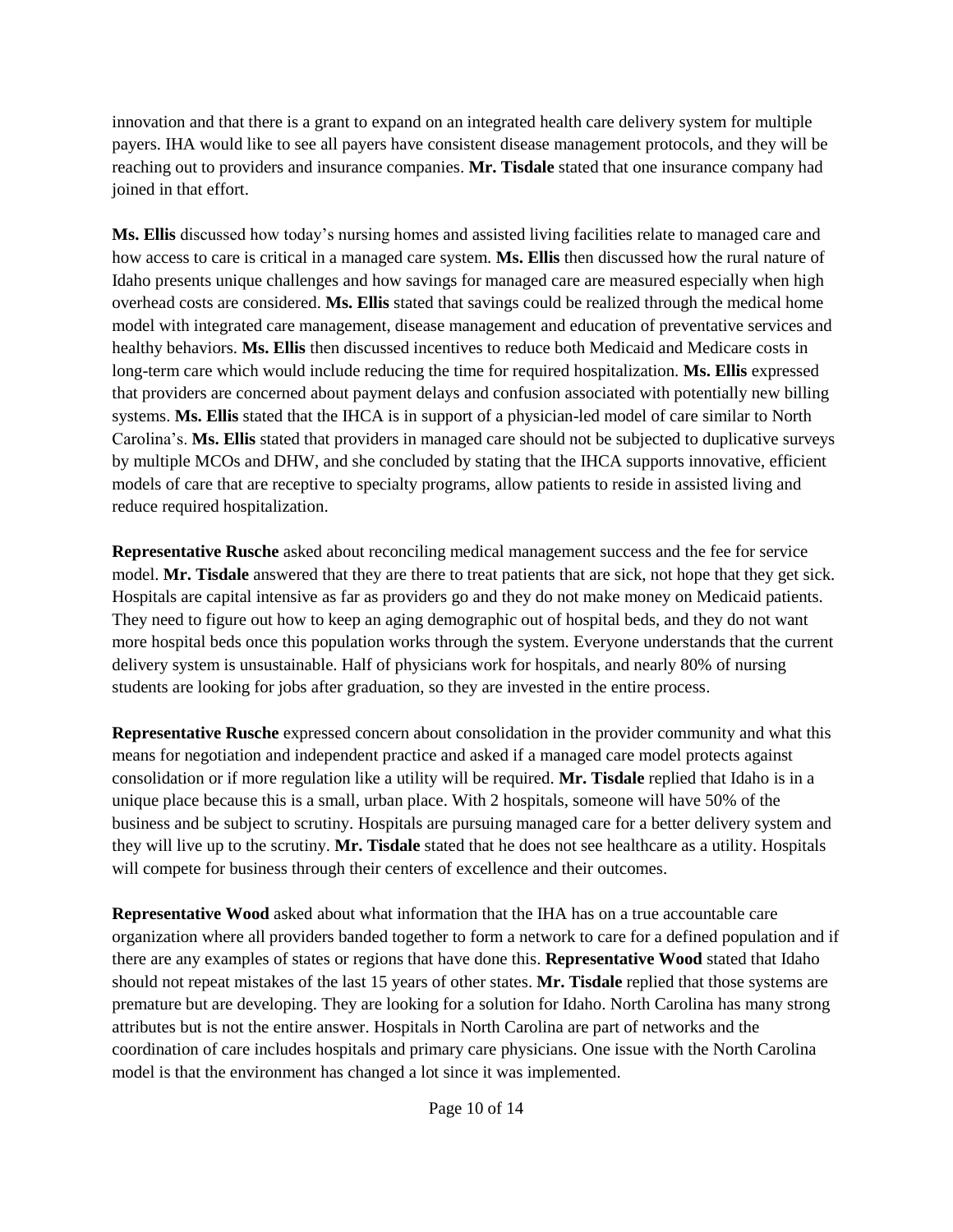**Senator Goedde** commented on how Medicaid barely covers the costs of hospitals and asked if these

were fixed costs or variable costs and how these were calculated. **Mr. Tisdale** stated that they look at cost in a holistic fashion. They are paid at 100% of allowable costs, but under CMS rules there are costs not allowable such as costs that are needed to run a hospital but not related to patient care. They talk in terms of both variable and fixed. **Senator Goedde** asked if a hospital buys a new piece of medical equipment and it is used on Medicaid patients half of the time, if all of the cost of the equipment is passed on to those patients not on Medicaid. **Mr. Tisdale** replied they would not buy a machine to break even or get their cost back. If physicians need it and there is a need in the community, these are the factors more so than getting cost back.

**Senator Schmidt** asked if North Carolina has seen a significant decrease in variation in patient care across geographic areas with community care networks. **Ms. Pouliot** responded that she does not have the North Carolina data, but theoretically all providers should follow the same guidelines in treating chronic diseases and that variances should be lower. **Senator Schmidt** then asked about the demographic differences between North Carolina and Idaho such as the number of frontier counties and primary care physicians available to the population. **Mr. Tisdale** responded that North Carolina is a rural state, but they are 2/3 the size of Idaho and have 10 million citizens. They have one small network of one county but no frontier counties. Frontier counties in Idaho may have to become a network that includes the four northern counties and other smaller counties. There are no easy solutions for creating a network in frontier counties.

**Senator Broadsword** commented on the possibility of a minimum increase of 10% for administrative costs if a managed care organization comes into Idaho and asked if there is further research on cost savings from preventative care in a managed care program. **Ms. Ellis** replied that they have no statistically valid data, but they have compared data from certain facilities and from certain geographical areas. Cost savings in rural areas where there are no options are difficult to determine.

**Senator Cameron** stated that it seems that providers are okay with managed care so long as they are doing the managing and asked why hospitals, physicians and long-term care facilities have not been managing care on their own without government or the private sector stepping forward. **Ms. Pouliot**  responded that for primary care physicians there is a lack of resources in establishing services for coordinated care which are often non-reimbursed services. In the model that they support, a network would be formed by physicians working with hospitals and would have practice-based care coordinators with some enhanced form of reimbursement from Medicaid that helps to pay for care coordination resources. For physicians this is the biggest thing, along with an integrated data system, that is holding them back. **Mr. Tisdale** responded that when you build a reimbursement model, it directs how you do business. Data and informatics are also important. Until recently there has not been integration between hospitals. The rollout of health information systems and electronic medical records and other efforts to coordinate care have helped. Hospitals have joined health data exchanges for hundreds of thousands per year before managed care moved forward. The initiative towards managed care has not just started.

**Senator Cameron** stated that he does not believe that government can manage a system better than the private sector and that if the issue is provider reimbursement, then this is a separate issue from managing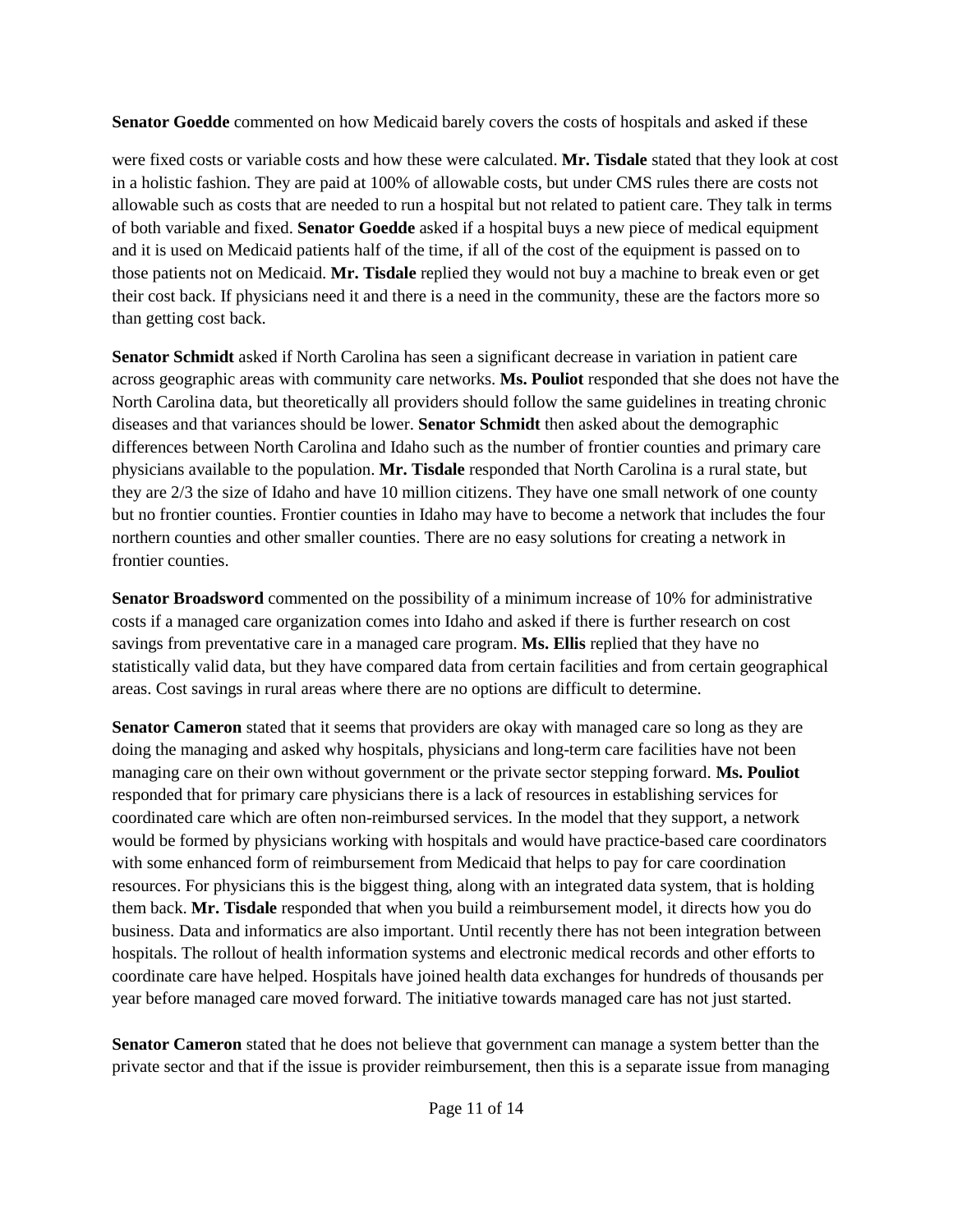the care. **Senator Cameron** stated that an integrated data system and staffing to manage the care would likely be better run by the private sector rather than DHW and asked the panel to explain why they felt differently. **Mr. Tisdale** stated that in the North Carolina model, the data system is not a state-run system. It began as a state-run system but moved to the private sector. North Carolina has created compliance with physicians by giving them buy-in into the disease management and protocols and thus control over their patients. **Ms. Ellis** commented on physician accountability and stated that they are accountable just like hospitals are accountable. But once patients leave, physicians and hospitals no longer have responsibility. Nursing homes and assisted living facilities then have people come to them without any coordination with no one telling the patient which is the best place for them. It has been hit or miss and is somewhat financially based.

The final presenters were **Jack Myers**, Blue Cross of Idaho (BCI), **Blaine Bergeson and Dr. Ana Fuentevilla**, United Healthcare, **Russ Elbel**, SelectHealth, and **Matt Cowley**, Aetna. They participated in a panel discussion on what carriers would like to see in a Medicaid managed care system in Idaho. Their PowerPoint presentations can be found on LSO's website at:

[http://www.legislature.idaho.gov/sessioninfo/2012/interim/healthcare0910\\_myers\\_managedcare.pdf](http://www.legislature.idaho.gov/sessioninfo/2012/interim/healthcare0910_myers_managedcare.pdf) [http://www.legislature.idaho.gov/sessioninfo/2012/interim/healthcare0910\\_unitedhealthcare.pdf](http://www.legislature.idaho.gov/sessioninfo/2012/interim/healthcare0910_unitedhealthcare.pdf) [http://www.legislature.idaho.gov/sessioninfo/2012/interim/healthcare0910\\_elbel.pdf](http://www.legislature.idaho.gov/sessioninfo/2012/interim/healthcare0910_elbel.pdf) [http://www.legislature.idaho.gov/sessioninfo/2012/interim/healthcare0910\\_cowley.pdf](http://www.legislature.idaho.gov/sessioninfo/2012/interim/healthcare0910_cowley.pdf)

**Mr. Myers** began by discussing the evolution of managed care at BCI and what works well in managed care. This includes using coordinated care, aligning incentives between providers and members, and sharing information between health plans and providers. **Mr. Myers** then addressed the savings from averted admissions and the population health of BCI members. BCI has around 30,000 members in disease management programs and has added new wellness programs. **Mr. Myers** discussed BCI's project on behavioral health readmissions and its results and BCI's pharmacy generic initiative. **Mr. Myers** discussed BCI's transition to Medicaid which includes its dual eligible SNP contract, the Idaho Smiles Dental Medicaid contract, and BCI's evaluation of a bid response to the Idaho Behavioral Health RFP. **Mr. Myers** concluded by discussing the report given by the Lewin Group to state policymakers in 2011 regarding managed care and its savings and the quality initiatives that BCI has undertaken.

**Mr. Bergeson** began by discussing United Healthcare, its experience in Medicaid managed care and its national footprint. **Mr. Bergeson** then addressed the challenges and choices of Medicaid such as whether or not to expand, insurance exchanges and dual eligibles. Different states are taking different approaches. **Mr. Bergeson** then discussed the different models of managed care and the factors to be considered, and he stated that MCO-based, integrated Medicaid managed care delivers the highest value in terms of quality and cost efficiency. **Mr. Bergeson** recommended an MCO-based capitated Medicaid managed care program with no carve-outs. There should be no more than two plans to provide member choice, create competition and reduce complexity. Two to three percent of plan capitation should be withheld if performance objectives are achieved, and MCOs should bid on a statewide basis. **Mr. Bergeson** recommended an MCO-based approach because it gives predictability in expenses, shifts risk to MCOs, and provides sustainability.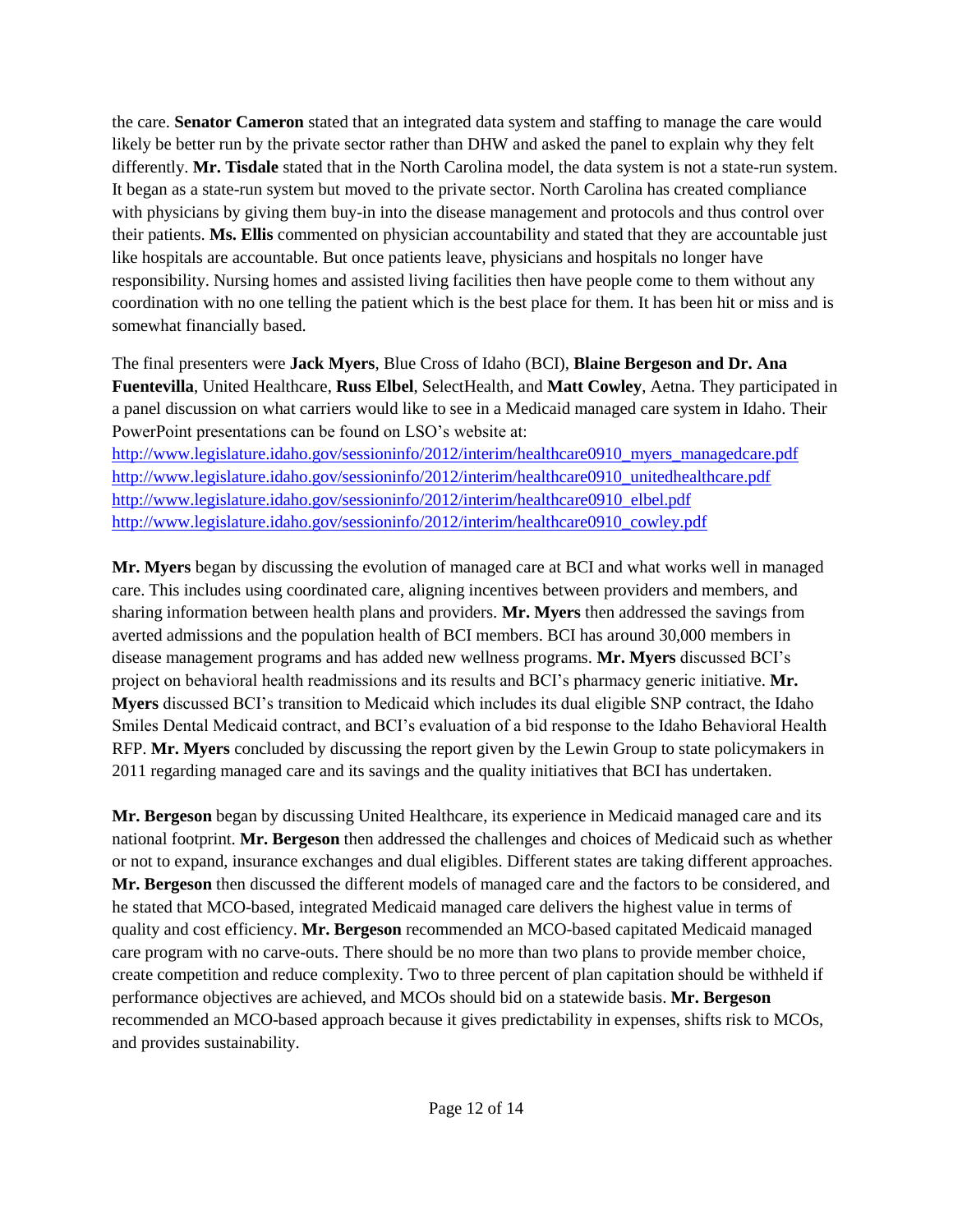**Dr. Fuentevilla** stated that she agrees with much of what providers said previously and discussed the United Healthcare model. They think of themselves as a fully integrated health plan to deliver on care for

a vulnerable population, and their model is member and patient centric. Primary care and hospitals are integrated, and United Healthcare acts as a navigator. When they are assigned Medicaid eligibles, they must figure out what the patient needs and if they are assigned to a medical home. They must also determine if they need behavioral health providers and if the medical home is aware. United has good data on who is getting care. They have a better overall view of who is getting care than providers would. **Dr. Fuentevilla** stated that they are a health plan fully committed to development of medical homes. United uses the term accountable care communities because this implies more than just the practice and the member but also the hospital and the health plan. **Dr. Fuentevilla** stated that United serves over 300,000 Medicaid eligibles in Arizona and around 100,000 of these are in accountable care communities. United has developed a registry or data cloud that all medical homes can access, and they are ready to work with providers. They let providers know when there is a chronic illness through the data exchange, and this helps providers provide the best care. United has assembled provider advisory councils that include physicians, nurses and mid-level providers that guide United in meeting the needs of the community.

**Mr. Bergeson** then discussed how an MCO-based approach also holds a single entity accountable for quality, increases access and gives technological support. **Mr. Bergeson** concluded by showing the savings that the state of Louisiana had achieved with United's plan.

**Mr. Elbel** gave the task force an overview of SelectHealth and discussed the benefits of managed care. These benefits include integrated service, disease management, comprehensive data systems, and outreach and education. **Mr. Elbel** then discussed provisions that are important in Medicaid managed care which include integration of benefits and reduction of fragmented services, quality reporting, fixed enrollment periods, lock-in programs for inappropriate use and preferred drug lists. **Mr. Elbel** addressed components that he believes are critical in a managed care model. These include integrated care that aligns incentives between plans and providers and creates shared accountability; disease management; patient advocates to assist enrollees' access to providers; strong information systems; facilitated enrollment programs; and outreach programs.

**Mr. Cowley** gave the task force an overview of Aetna Medicaid, discussed its focus on dual eligibles and described its national presence. **Mr. Cowley** then discussed the savings achieved by serving needy populations and described how 5% of Aetna's member population that is the sickest drives over 64% of the costs. This is even more pronounced in the dual eligible population. Predictive modeling is important to control costs for this population. **Mr. Cowley** discussed how Aetna integrates behavioral health into patient care and how they deliver lower costs and better outcomes for dual eligibles by simplifying beneficiaries' care and service. Aetna also provides enhanced benefits not usually covered by Medicare such as dental and wellness and employs integrated processes to coordinate care for dual eligibles. **Mr. Cowley** then addressed how Aetna's model uses preventive care and comprehensive care and discussed Aetna's approach to risk assessment and how it identifies the types of member risk. **Mr. Cowley** concluded by discussing Aetna's experience and success in managing the dual eligible population.